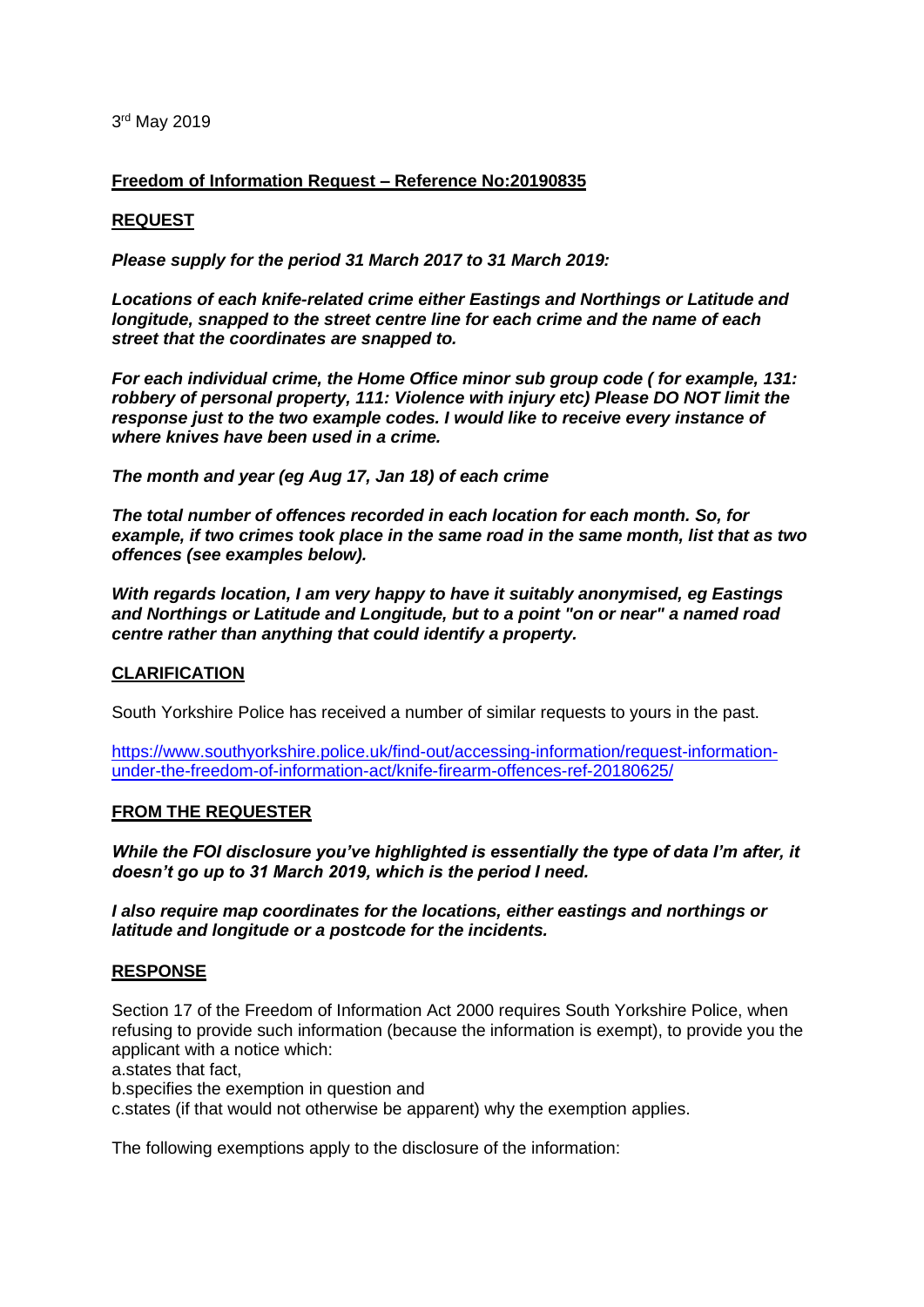## **Section 40(2) Personal Information. Section 30(1)(a) Investigations and Proceedings conducted by the Local Authority**

## **Section 40(2) Personal Information**

This is an absolute exemption and therefore a Public Interest Test is not relevant. However, for clarity, I will explain my rationale for engaging this exemption.

Section 40(2) provides that information is exempt if it is the personal data of someone other than the applicant and disclosure would breach any of the data protection principles. The term 'personal data' means data that relates to a living individual who can be identified. Information disclosed under the Freedom of Information Act is disclosed into the public domain, effectively to the world, not just to one individual.

Although not explicitly naming individuals, the cumulative effect of a disclosure of offence types, actual date and location or latitude and longitude could help identify persons involved, both victim and suspect. This would be breaching the right to privacy afforded to persons under the Data Protection Act 1998.

### **Section 30(1)(a) Investigations and Proceedings conducted by the Local Authority**

### **HARM**

It is important to state that a response to a Freedom of Information request is not just published to the requestor, but also to the world as well, by its possible publication on the forces disclosure log. Therefore, any material provided within the response could be potentially viewed by anyone who wished to see it.

Any release of such sensitive information that may be involved in continuing or future investigations could compromise any further lines of enquiry and the integrity of the investigation.

# **PUBLIC INTEREST TEST**

### **Section 30 – Favouring non- Disclosure**

• Any current and/or future investigations could be compromised, by the release into the wider public domain of details concerning individuals involved.

• Individuals may be reluctant to come forward and provide information if they believe that details relating to the investigation could be released, via an FOI request, whilst an enquiry is ongoing.

• Any disclosure of information relating to an ongoing investigation would compromise the right for any individual(s) identified from such an investigation to have a fair hearing, and more importantly the rights of a complainant(s) for a resolution

### **Section 30 – Favouring disclosure**

• The public would have a better understanding of how information is collated and used to investigate this type of offence.

• By publishing information and a better public awareness of incident types, i.e. knife or firearms, it may lead to more information from the public

# **Balancing Test**

I have carefully considered your request for information. The key test when considering the public interest is to establish whether in all the circumstances of the request, the public interest in disclosing the information is not outweighed by that in maintaining the exemption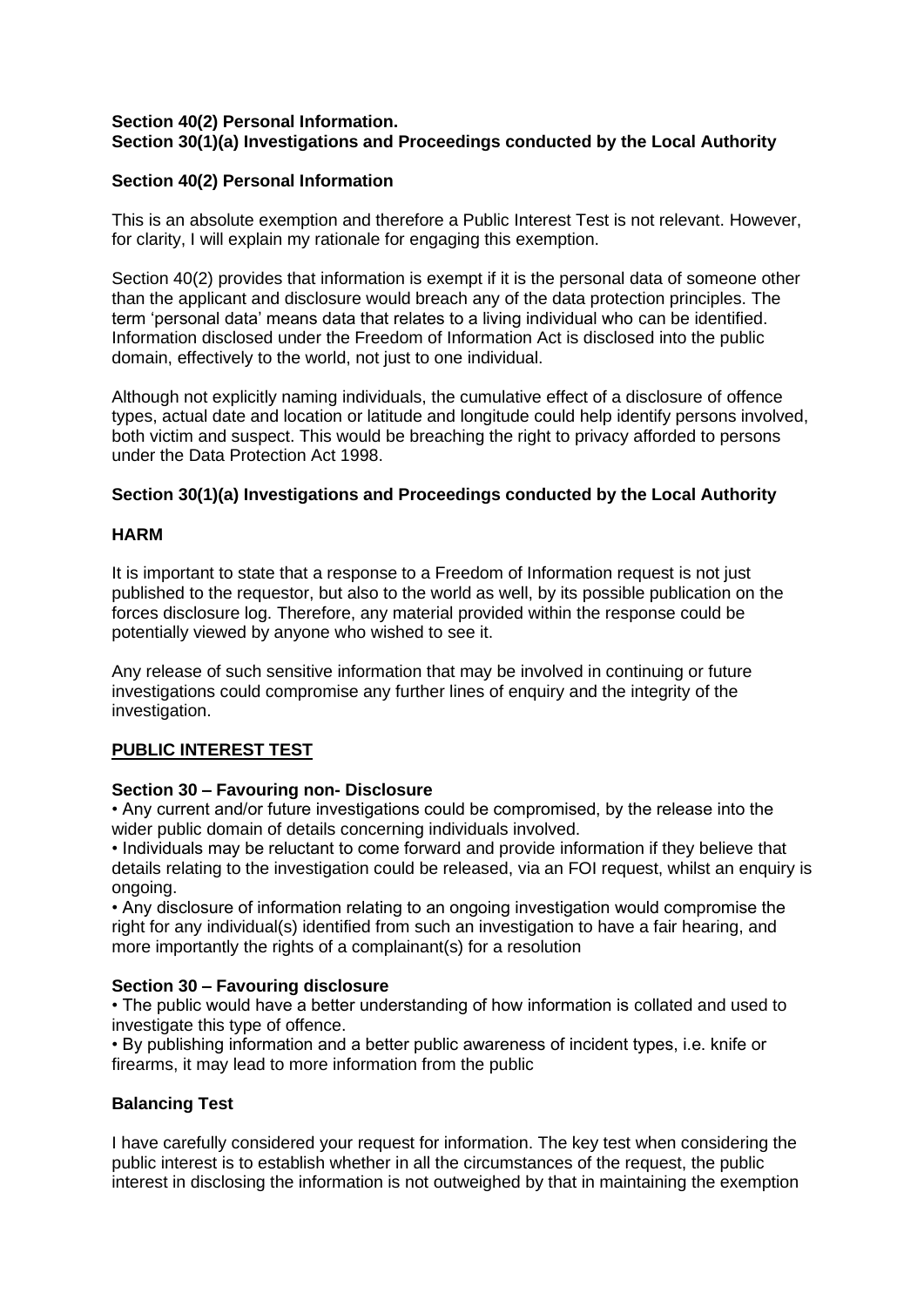As we have already stated, a Freedom of Information request is not just a release to the person making the request, but also to the world. It cannot be clear at present what effect disclosures made by a Freedom of Information response may have upon investigations or enquiries either now or in the future.

With this in mind, I am prepared to disclose as much detail as possible without compromising the identity of anyone involved or police work.

Please see the attached spreadsheet with the data to update the figures given in the link for FOI 20180625 in your clarification.

*I have provided a count of offences recorded in accordance with the Home Office Data return – ADR 160 Use of knives and other sharp instruments, where the offence was recorded on CONNECT Crime between 01-Jan-2018 and 31-Mar-2019 where the following conditions have been applied –*

*Home Office Offence Class is* 

*ASSAULT WITH INJURY ASSAULT WITH INJURY ON A CONSTABLE ASSAULT WITH INTENT TO CAUSE SERIOUS HARM ATTEMPT MURDER ENDANGERING LIFE MURDER RACIALLY OR RELIGIOUSLY AGGRAVATED ASSAULT*  **WITH INJURY** *RAPE ROBBERY SEXUAL ASSAULT THREATS TO KILL*

*And the weapon is recorded in accordance with the Home Office definition of a 'KNIFE' or the Keyword 'Use of Knife or other Sharp Instrument' is recorded.*

*However, since the completion of the pervious request 20180625, the process in which we extract data in order to fulfil the Home Office Data Return for Knife Crime has changed.*

*In order to ensure data accuracy, when extracting data from CONNECT to fulfil the Knife crime return, each offence is now reviewed at record level in order to identify if the circumstances of offence fit the criteria for the Home Office definition. We identify offences recorded with a weapon type of Knife or where the keyword - Use of Knife or other Sharp Instrument has been recorded and then review the circumstances of the offence.* 

*\*In order to fulfil this request, I have wrote a query to include the required fields BCU Desc and Ward as these not extracted initially for our knife crime submission as these are not a requirement of the Home Office for this return.* 

*For the purpose of this return, I have not reviewed the circumstances of each offence at record level as this may exceed time constraints, therefore the data provided does not*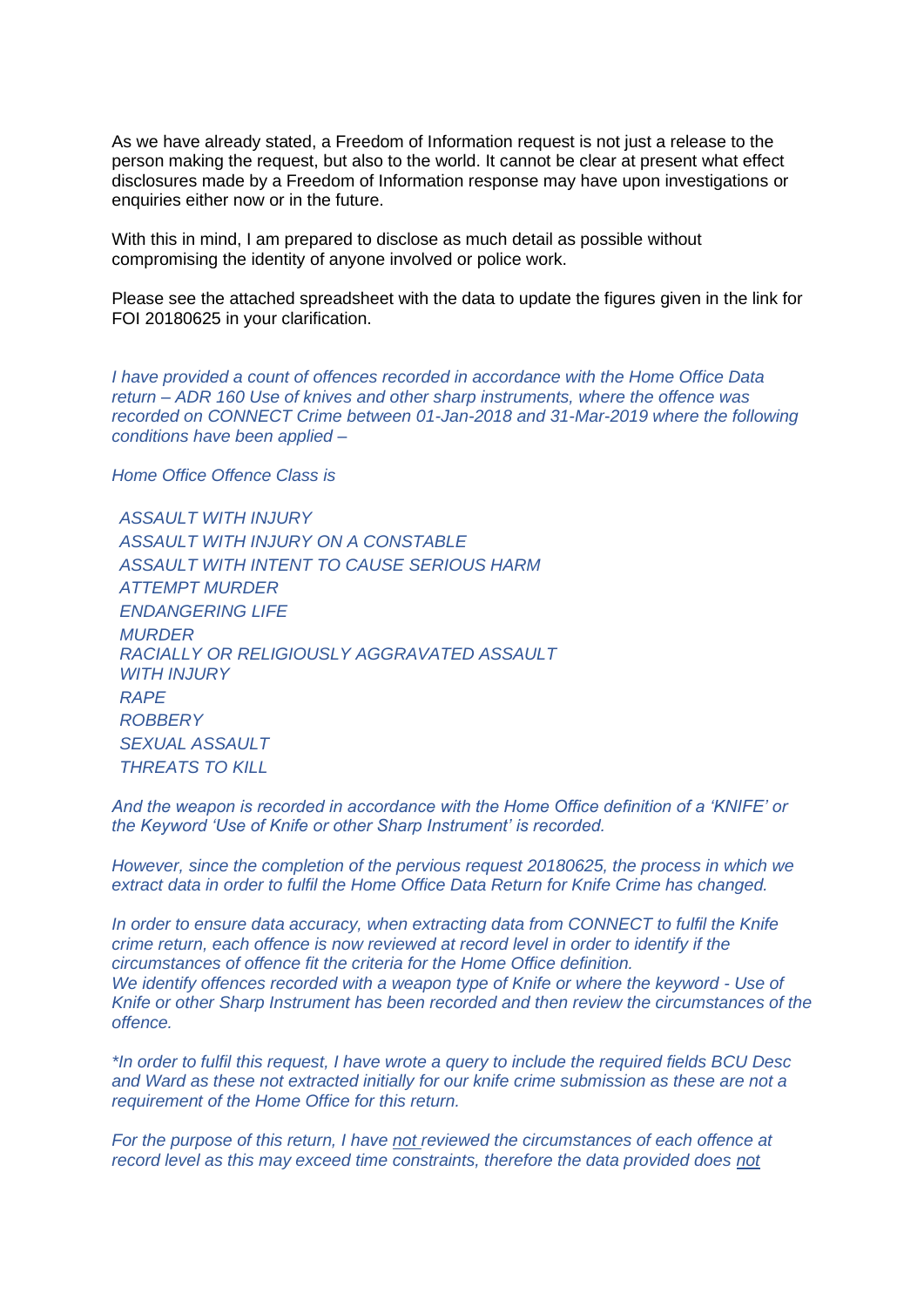*accurately reflect what is included in the ADR 160 and includes approximately 160 more offences than the ADR submission for the same date periods.* 

*Please note –*

- *The ward boundaries changed in November 2018, therefore I have provided two tables, one to show the current wards and one table to show historic wards prior to the change. I haven't combined the data as I can't be sure if the historic BCU wards are mapped in line with the current BCU wards, apparently there are plans for IS to map the wards but currently this is how the data is recorded on CONNECT.*
- *The requestor should be advised that we upload data to Police.uk and at single record level and they then 'snap' the data, therefore we cannot provide the eastings and northings at the risk of identifying victims, scene of crimes etc.*
- *ADR 160 does not include offences of Homicide, these are submitted separately for ADR 101 & 102.*
- *Data may have changed since previous submission as data is extracted from a live crime recording system.*

If you remain dissatisfied with the handling of your request or complaint, you have a right to appeal to the Information Commissioner at: The Information Commissioner's Office, Wycliffe House, Water Lane, Wilmslow, Cheshire, SK9 5AF. Telephone: 08456 306060 or 01625 545745 Website: [www.ico.gov.uk](http://www.ico.gov.uk/)

Yours sincerely

Louise Holmes Information Compliance Clerk South Yorkshire Police Information Compliance Unit Professional Standards Department Unit 20 Sheffield 35A Business Park Churchill Way **Sheffield** S35 2PY

South Yorkshire Police provides you the right to request a re-examination of your case under its review procedure (copy enclosed). If you decide to request such a review and having followed the Constabulary's full process you are still dissatisfied, then you have the right to direct your comments to the Information Commissioner who will give it consideration.

Please note that police forces in the United Kingdom are routinely required to provide information and statistics to government bodies and the recording criteria is set nationally. However, the systems used for recording these figures are not generic, nor are the procedures used locally in capturing the data. It should be noted that for these reasons this forces response to your questions should not be used for the comparison purposes with any other response you may receive.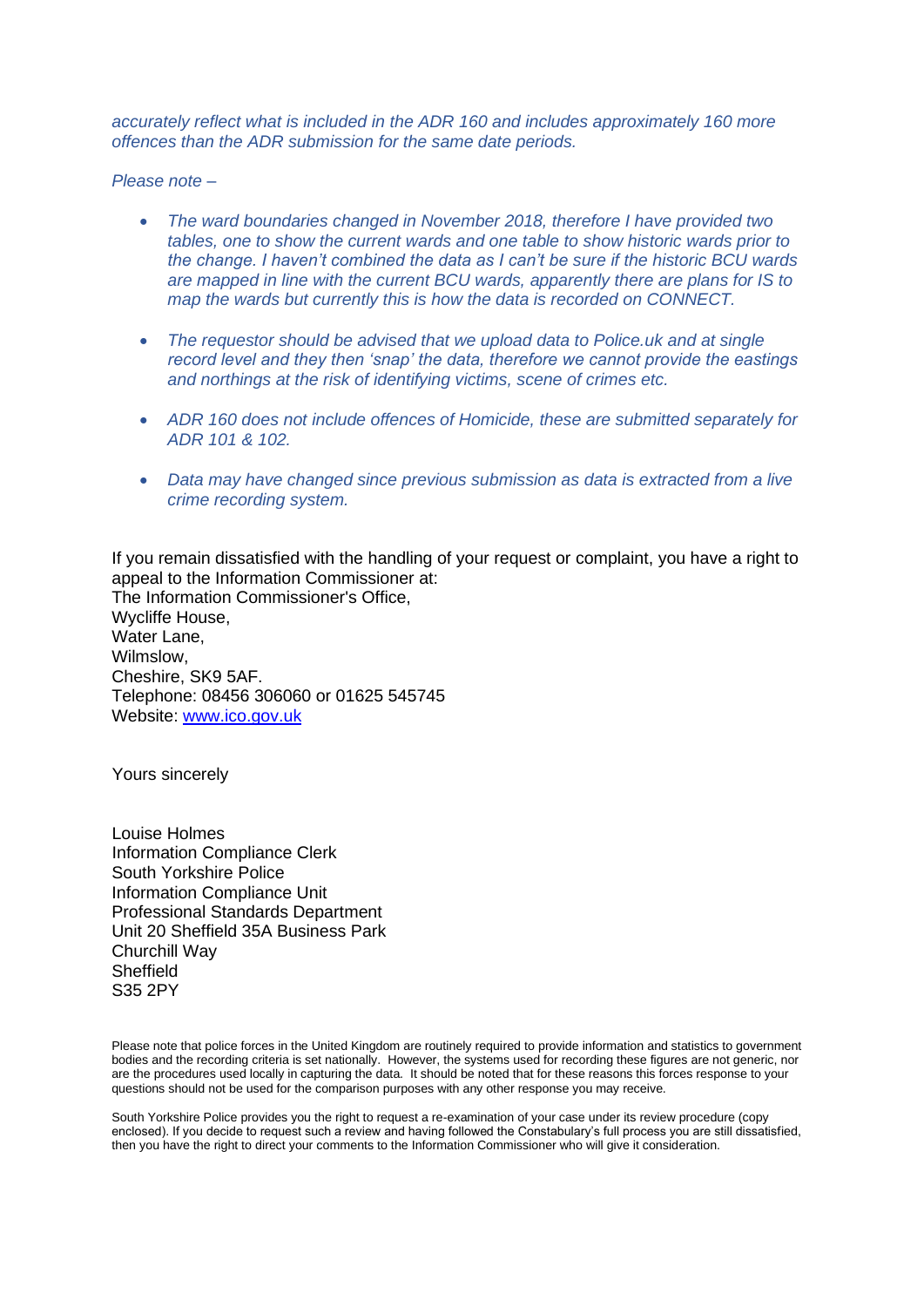The South Yorkshire Police in complying with their statutory duty under sections 1 and 11 of the Freedom of Information Act 2000 to release the enclosed information will not breach the Copyright, Designs and Patents Act 1988. However, the rights of the copyright owner of the enclosed information will continue to be protected by law. Applications for the copyright owner's written permission to reproduce any part of the attached information should be addressed to The Force Solicitor, South Yorkshire Police, Police Headquarters, 5 Carbrook Hall Road, Sheffield, S9 2EG

# **Appeal Process for Freedom of Information**

Using this process will not affect your right to appeal directly to the Information Commissioner. However, it will usually be quicker if matters can be resolved locally using this process.

### *Who can appeal?*

Anyone who has requested information from the Force in writing can appeal within 20 working days from the date of the response provided. If you have requested information and you are not satisfied with the way we have dealt with your request, you can use the appeal process to have it looked at again. If someone who requested information would like to appeal but cannot do so themselves you can appeal on their behalf, but it will help us if you make it clear that you are doing so.

### *What can I appeal about?*

You can appeal about the range, amount and format of information we have sent following a request. You can also appeal about the way a request was handled – for example, the time it took to respond, or the way letters were worded.

### *How do I appeal?*

You can appeal by writing, emailing or faxing your appeal/complaint to the address below. To deal with your appeal as quickly as possible, it will help if you can give us as much information as you can about the request made, such as the reference number, and the reason for your appeal/ complaint.

### *What happens to my appeal?*

Once we have enough details to identify the request you are concerned about, a qualified person, other than the initial decision maker, will deal with the internal review.

### *How long does it take?*

Whatever their conclusion, you will be informed of the result as soon as possible, and in any case within 20 days of submitting your appeal.